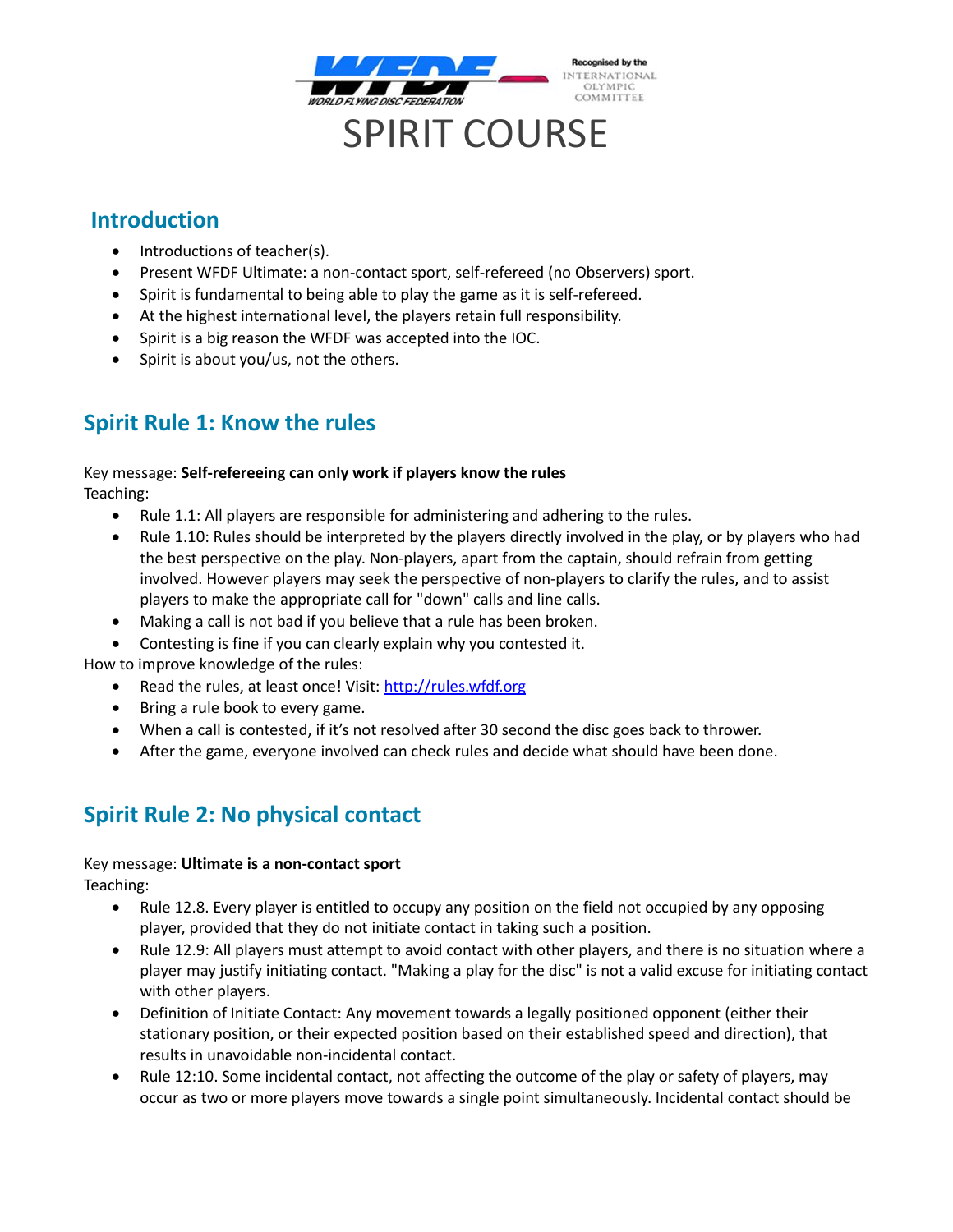

minimized but is not considered a foul.

- Examples of how to avoid body contact.
- $\bullet$  Q&A

How to reduce physical contact

- Give slightly more distance in marking. This also stops inside-out throws.
- If there is some initial, but not significant, interfering contact from your defender, mention it nicely once or twice before making a call.
- Learn from calls made against you and your team to see the level of physicality the other team is used to.

## **Spirit Rule 3: Fairness**

#### Key message: For self-refereeing to work, players need to be fair-minded Teaching:

- 1. Fair-mindedness and competitive play are not always easy to combine but Ultimate players in general are good examples that it is absolutely possible, at all levels of play.
- 2. Recognize that two people can have a different vision on what happened while both people are being truthful (example: conflicting witnesses of a crime can both be truthful).
- 3. Any call can be wrong. Yours too.
- 4. Recognize that you might not know all the rules perfectly.
- 5. Retract a call when you no longer believe the call was necessary. It doesn't make you a bad person for calling it.
- 6. Inform a teammate if they have made a wrong or unnecessary call or caused a foul or violation.
- 7. Don't make calls in retaliation to an opponent's call.
- How to improve fair-mindedness
	- Think about: BE CALM
		- Breathe don't react straight away. Explain - what you think happened. Consider - what they think happened. Ask - others for advice on perspective and rules. Listen - to what everyone has to say. Make the call - loudly and clearly.
	- ВОЗДУХ:
		- Выдохни Breathe Объясни - Explain Задумайся - Consider Доспроси - Ask Услыши - Listen Ходи - Make the call

# **Spirit Rule 4: Positive attitude and self control**

#### Key message: This is a game. We all play it because we enjoy it. Take that joy onto the field Teaching:

- Introducing yourself to your opponent.
- Complimenting an opponent for good play or spirit.
- No aggressive language, even if it is in own team.